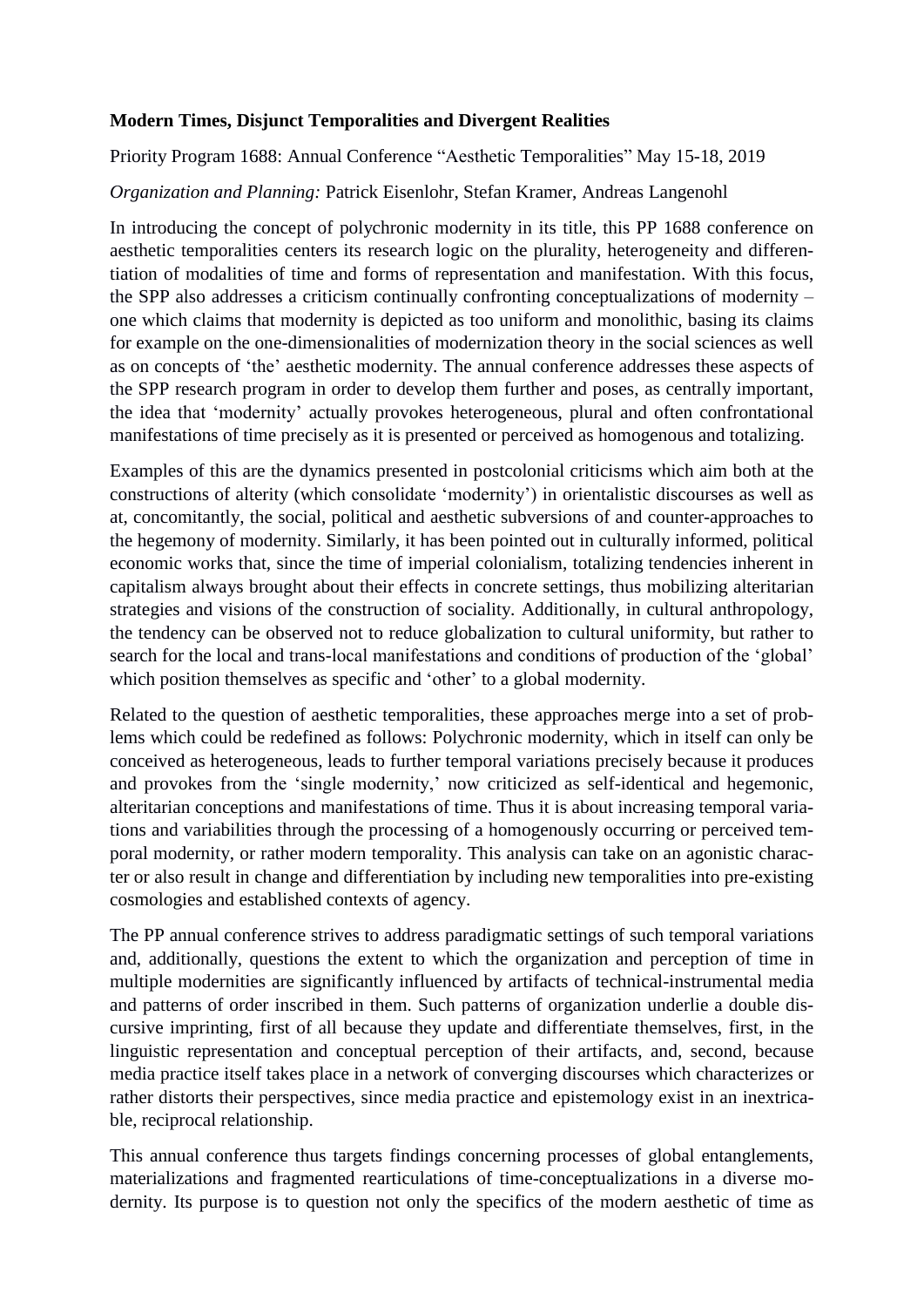universally understood but also its fragmentation into heterogeneous types of temporality. Thus, it also aims to highlight the polychronicity 'within' conceptions of modernity of cultural and linguistic contexts beyond Europe.

The conference focuses also on the meaning and significance of modern time-regimes communicated through and constituted by technical-instrumental media of communities outside of the North Atlantic historical, economic and socio-cultural tradition which did not conceptualize time as Chronos and which never even felt the necessity to develop the concept of 'time.' Thus the conference will also question the extent to which 'foreign temporality/temporalities' were turned into 'proper temporality/temporalities' in modernity. At the same time a fixed proper and a fixed foreign, from which a 'hybrid' could result (or a situation in which one would dominate or extinguish the other in a hierarchical constellation), is not to be assumed. Rather the focus is on cultures which have always been heterogeneous and which have defined themselves by the dynamics of their inner processes of change. Finally, the question of the simultaneity of the non-contemporaneous should not only be directed at the binary construction of European and Non-European culture, but the diverse and polychronic modernity should also be discussed within and beyond the drawing of such boundaries with respects to similarities and ruptures. These general questions will be discussed in the framework of the following thematic sections:

## *Section 1: Diverse Futurities.*

Modernity is often assigned a specific modality of future, specifically that of an 'open,' 'contingent' or 'unsafe' future (Koselleck, Luhmann, Lee/LiPuma). Related to this is the assumption that future and present are categorically separate from one another. As opposed to the past, which to an extent projects its importance into the present, the future can be conceived in all cases on the proviso of the uncertain, utopian and speculative. This approach is challenged in more recent approaches which see (in social as well as in aesthetic practices dealing critically with the results of modernity) an alternative to this shift of future events into the unknown: namely futurity as fact in the present (Adelson, Appadurai). This section takes these findings as a point of departure and investigates the constitution of heterogeneous futurities in the aesthetic and social practices which deal critically with totalizing modernity.

# *Section 2: Medial Times and Local Practices.*

This section deals with the tension and dynamic resulting from the interweaving of temporalities of modern and old media with spatially and locally related practices. It addresses both the reciprocal contingencies of technically evoked temporal arrangements in instrumental media since the early industrial phase as well as its local reconstructions in the most diverse communities. Section 2 also focuses on pre-instrumental, local media practices as well as on conceptions of time and their interrelations with instrumental media. Of particular importance is the interplay between corporeal experiences of time elicited through media practices, including the manipulation of time axes by technical media, local conceptions of time and institutionalized forms of modernistic, linear, (in the Benjaminian sense) empty and homogenous time. Media dispositives, aesthetic practice and their accompanying and formative discourses generate aesthetic temporalities and 'multiple modernities' which stand in local lines of tradition as well as in global trends.

# *Section 3: Processual Ontologies, Plural Orders*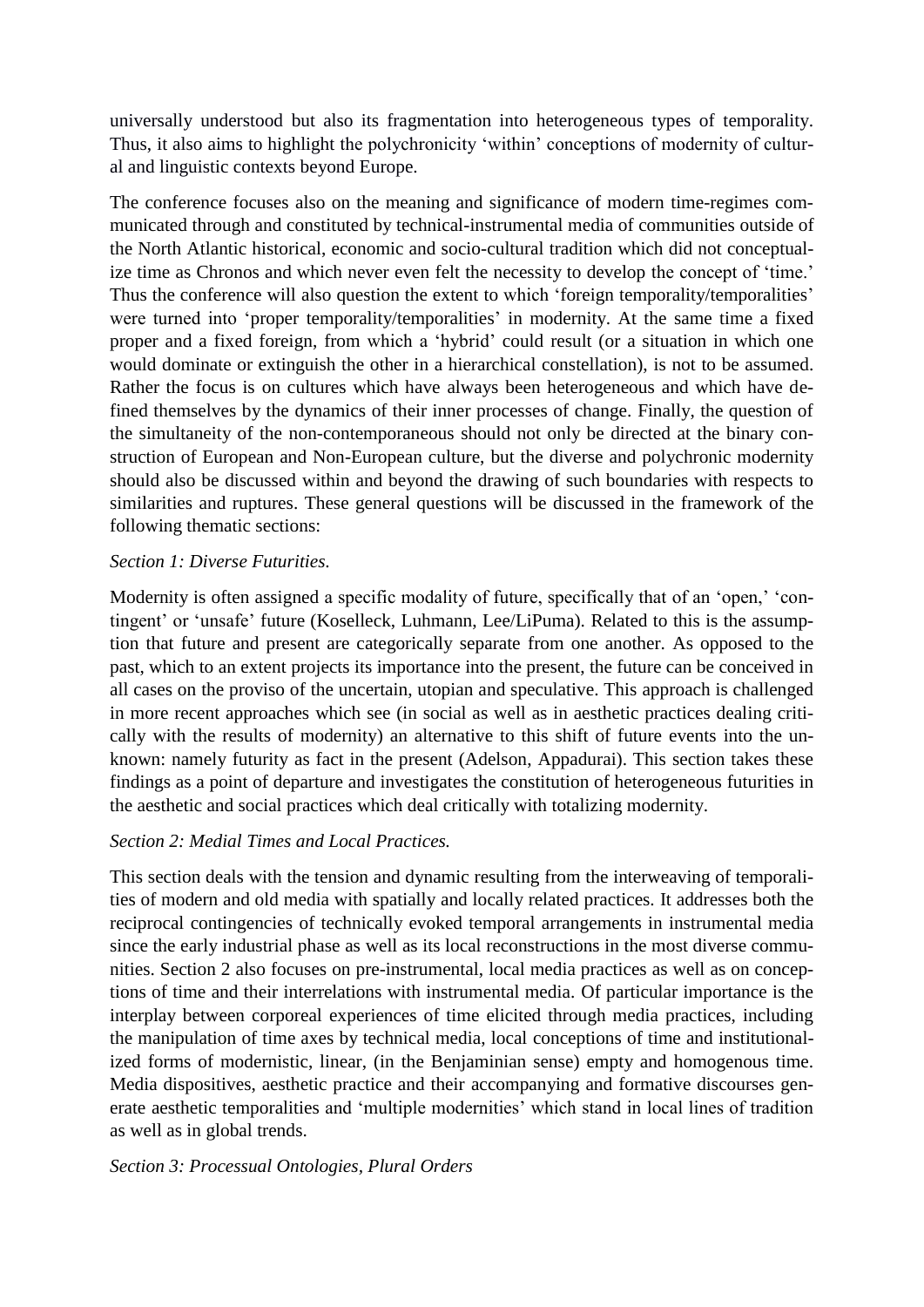This section observes contrasting lines within the hegemonial European discourse where things cannot always be presumed as objective truths in the same way and, as such, are viewed in an inevitable binarism between their materiality and perception. These contrasting lines define their arrangements beyond any frame marked by the monadistic-oriented epistemological dualism of hegemonial European discourse. The view towards other cultures (which is also targeted in this section) leads even further to, in part, completely differently structured epistemologies and, relatedly, to own ontologies and concepts of order. Philosophies like those from Baruch Spinoza, Gottfried Wilhelm Leibniz, William James, Henri Bergson, Alfred North Whitehead, Walter Benjamin, John Dewey, Gilles Deleuze, Michel Serres, Ilya Prigogine or Isabelle Stengers, literary texts like those from James Joyce and Gertrude Stein, works of visual arts like those from Jackson Pollack, music pieces of different styles like those from Pierre Boulez, György Ligeti, John Cage or Ornette Coleman, and finally also films and their theories, like those from Jean Epstein or Jean-Luc Godard: They all represent only a few examples for thought, poetry and composition, for a poietic or aesthetic of processuality and for an immanent pluralism of the ordering of time and through time in "Western" cultures. Yet the view on other cultural "ways of thinking" (A.N. Whitehead) and the dialogue with them – those of East Asia or of the Arabic-Islamic region, with their dominant and counter-current philosophies, representational media and arts – offer a manifold expansion to the diversity of processual conceptions and realizations of order. Process itself is always at the same time temporal, order from its self-conception conceived as plural. Even in cultural systems where time is not at all or at least differently situated, it can indeed always be described (as should be investigated in this section) as an ontological unity which can be related to our current concept of time.

#### Bibliography:

Leslie A. Adelson: Cosmic Miniatures and the Future Sense, Berlin 2017.

Arjun Appadurai: The Future as Cultural Fact. Essays on the Global Condition, London/New York 2013.

Homi K. Bhabha/John Comaroff: Speaking of Postcoloniality, in the Continuous Present. A Conversation, in:

Ato Quayson/David Theo Goldberg (Hrsg.): Relocating Postcolonialism, Oxford u.a., 2002, 15–46.

Lara Deeb: Emulating and/or Embodying the Ideal. The Gendering of Temporal Frameworks and Islamic Role Models in Shi'i Lebanon, in: American Ethnologist 36/2 (2009), 242–257.

Gilles Deleuze: Das Bewegungs-Bild, Frankfurt a.M. 1997.

Gilles Deleuze: Das Zeit-Bild, Frankfurt a.M. 1997.

Wolfgang Ernst: Gleichursprünglichkeit. Zeitwesen und Zeitgegebenheit technischer Medien, Berlin 2012. Götz Großklaus: Medien-Bilder, Frankfurt 2004.

William James: A pluralistic universe. Hibbert Lectures at Manchester College on the present situation in philosophy, New York/London 1909.

François Jullien: Der Weise hängt an keiner Idee. Das Andere der Philosophie, München 2001.

François Jullien: Über die »Zeit« . Elemente einer Philosophie des Lebens, Zürich/Berlin 2004.

François Jullien: Die stillen Wandlungen. Baustellen I., Leipzig 2010.

Reinhart Koselleck: Futures Past. On the Semantics of Historical Time, New York 2004.

Thomas Lamarre: Introduction. Impacts of Modernities, in: Thomas Lamarre/Nae-hui Kang (Hrsg.):

Impacts of Modernities (= Traces. A Multilingual Series of Cultural Theory ad Translation, Bd. 3), Hong Kong 2004, 1–35.

Maurizio Lazzarato: Videophilosophie. Zeitwahrnehmung im Postfordismus, Berlin 2002.

Benjamin Lee/Edward LiPuma: Cultures of Circulation. The Imaginations of Modernity, in: Public Culture 14/1 (2002), 191–213.

Niklas Luhmann: The future cannot begin. Temporal structures in modern society, in: Social Research 43/1 (1976), 130–152.

Mike McGovern: Turning the Clock Back or Breaking with the Past? Charismatic Temporality and Elite Politics in Côte d'Ivoire and the United States, in: Cultural Anthropology 27/2 (2012), 239–260.

William M. Reddy: The Eurasian Origins of Empty Time and Space. Modernity as Temporality Reconsidered,